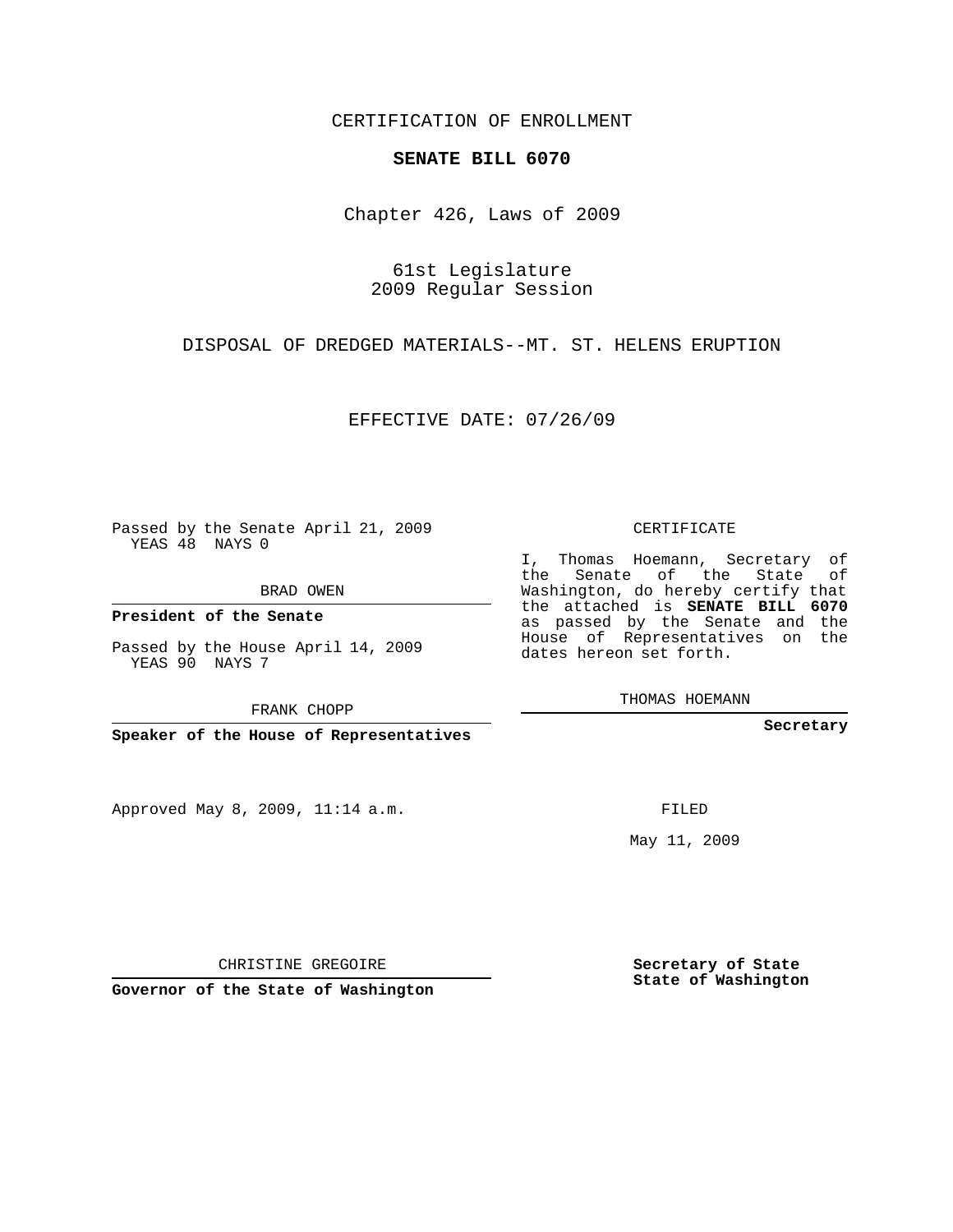## **SENATE BILL 6070** \_\_\_\_\_\_\_\_\_\_\_\_\_\_\_\_\_\_\_\_\_\_\_\_\_\_\_\_\_\_\_\_\_\_\_\_\_\_\_\_\_\_\_\_\_

\_\_\_\_\_\_\_\_\_\_\_\_\_\_\_\_\_\_\_\_\_\_\_\_\_\_\_\_\_\_\_\_\_\_\_\_\_\_\_\_\_\_\_\_\_

## AS AMENDED BY THE HOUSE

Passed Legislature - 2009 Regular Session

**State of Washington 61st Legislature 2009 Regular Session By** Senator Hatfield Read first time 02/20/09. Referred to Committee on Natural

 AN ACT Relating to disposal of dredged riverbed materials from the Mt. St. Helen's eruption; adding a new section to chapter 79.140 RCW; and decodifying RCW 79.140.120.

BE IT ENACTED BY THE LEGISLATURE OF THE STATE OF WASHINGTON:

Resources, Ocean & Recreation.

 NEW SECTION. **Sec. 1.** A new section is added to chapter 79.140 RCW under the subchapter heading "special provisions and leases" to read as follows:

 (1)(a) The legislature finds and declares that an extraordinary volume of material washed down onto beds of navigable waters and shorelands in the Toutle river, Coweeman river, and portions of the Cowlitz river following the eruption of Mount St. Helens in 1980.

 (b) The legislature further finds that the owners of private lands located near the impacted rivers were authorized to sell, transfer, or otherwise dispose of any dredge spoils removed from the river between the years of 1980 and 1995 without the necessity of any charge by the department.

 (c) The legislature further finds that the dredging activities following the eruption of Mount St. Helens are no longer adequate to protect engineered structures on the affected rivers or the public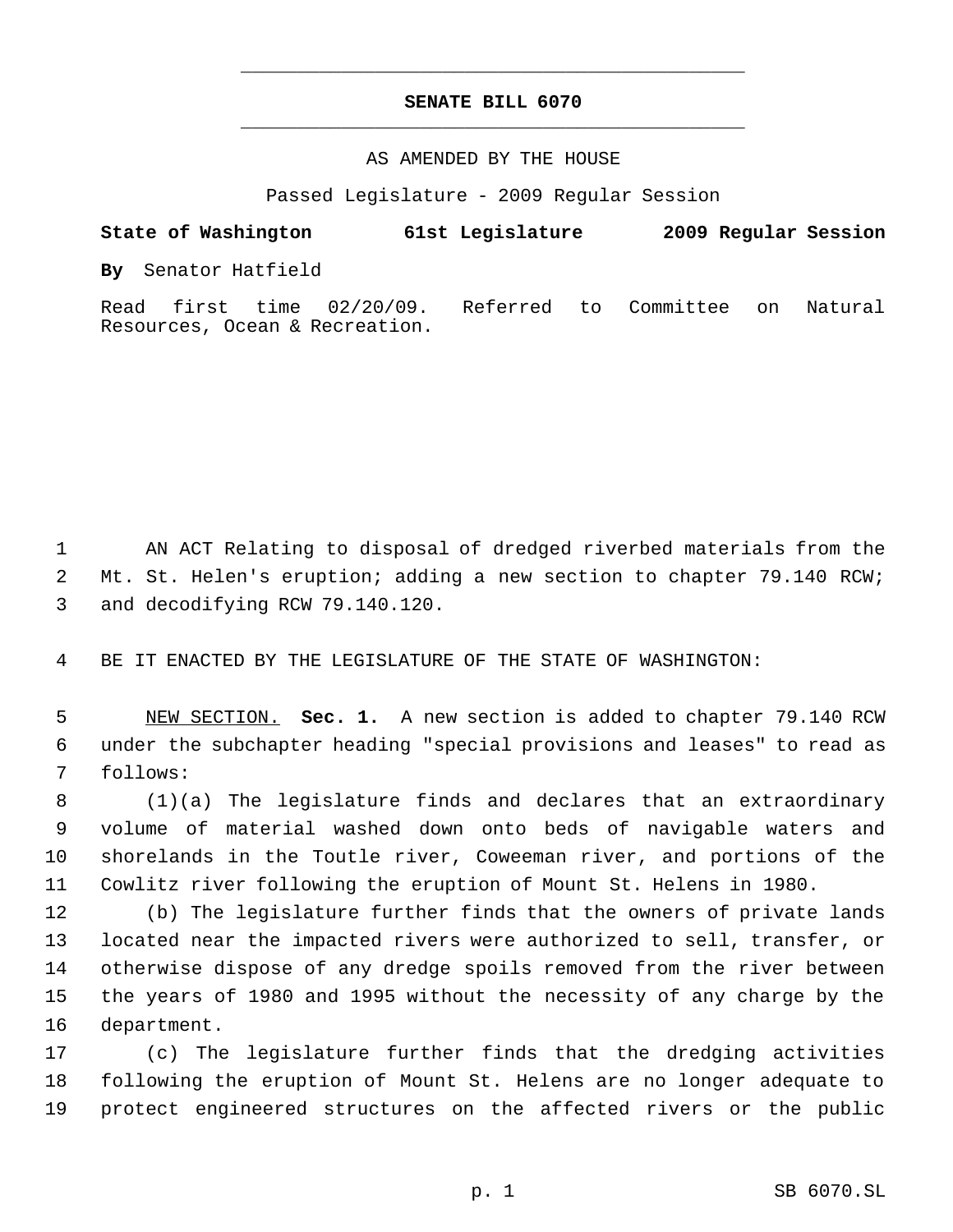health and safety of the communities located in proximity to the affected rivers. Future river dredging will be necessary as part of managing the post-eruption state of the rivers, and with the commencement of new dredging activities, the underlying conditions leading to the previous authority for private landowners to dispose of the dredged materials without the necessity of any charge by the department are replicated.

 (d) The legislature further finds that just as between the years of 1980 and 1995, the dredge spoils placed upon adjacent publicly and privately owned property in the affected areas, if further disposed, will be of nominal value to the state and that it is in the best interests of the state to allow further disposal without charge.

 (2)(a) All dredge spoil or materials removed from the state-owned beds and shores of the Toutle river, Coweeman river, and that portion of the Cowlitz river from two miles above the confluence of the Toutle river to its mouth deposited on adjacent public and private lands prior to January 1, 2009, as a result of dredging the affected rivers for navigation and flood control purposes may be sold, transferred, or otherwise disposed of by owners of the lands without the necessity of any charge by the department and free and clear of any interest of the department.

 (b) All dredge spoil or materials removed from the state-owned beds and shores of the Toutle river, Coweeman river, and that portion of the Cowlitz river from two miles above the confluence of the Toutle river to its mouth deposited on adjacent public and private lands after January 1, 2009, but before December 31, 2017, as a result of dredging the affected rivers for navigation and flood control purposes may be sold, transferred, or otherwise disposed of by owners of the lands without the necessity of any charge by the department and free and clear of any interest of the department if the land in question was not used as a source for commercially sold materials prior to January 1, 2009. If the land in question was used as a source for commercially sold materials prior to January 1, 2009, the dredge spoils may be used without the necessity of any charge by the department. However, any sale of the materials would not be exempt from charges by the department consistent with this title.

(3)(a) Prior to selling or otherwise using any materials under this